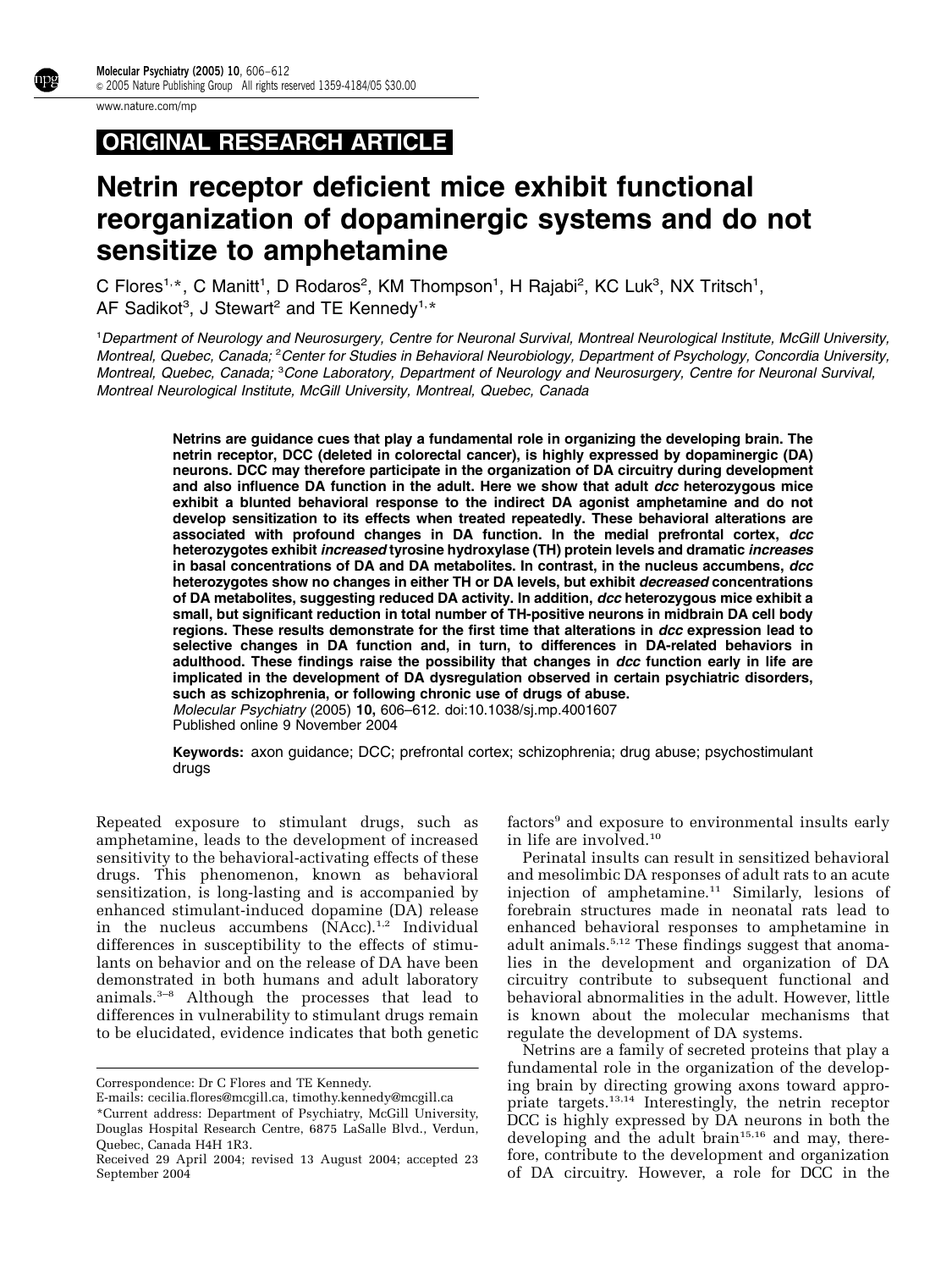development of DA function has not been identified. Homozygous dcc knockout mice die soon after birth and, although *dcc* heterozygous mice survive to adulthood, no mutant phenotype has been identified in these mice.<sup>17</sup>

We hypothesized that DCC participates in the development and organization of DA circuitry and that abnormal levels of DCC expression may lead to changes in DA function and behavior in the adult. To investigate this, we examined the activity of the mesolimbic DA system of adult dcc heterozygous mice by assessing their behavioral response to acute injections of amphetamine. In addition, to determine whether changes in DCC function would result in altered plasticity of DA systems in adulthood, we assessed whether dcc heterozygous mice would develop sensitization to the locomotor-activating effects of amphetamine, when repeatedly exposed to this drug. We found that adult *dcc* heterozygotes have a blunted behavioral response to acute amphetamine exposure and do not develop sensitization to its effects when treated repeatedly. Importantly, these behavioral alterations are associated with profound molecular and anatomical changes in mesocortical DA function.

#### Materials and methods

#### **Subjects**

Mice heterozygous for dcc were obtained from Robert Weinberg17 (Harvard University, Cambridge, MA, USA) and bred in the Montreal Neurological Institute animal care facility. Mice were housed on a 12-h light/dark cycle with access to food and water ad libitum. Pups were weaned at P25 and housed with same-sex littermates. Three-month-old male DCC heterozygous and control wild-type littermates were used in all the experiments. All procedures were performed in accordance with the Canadian Council on Animal Care guidelines for the use of animals in research.

#### Locomotor activity

Locomotor activity was quantified using an infrared activity monitoring apparatus modified for use with mice as described.<sup>18</sup> Briefly, activity boxes consisted of three pressed-wood walls, one Plexiglas front wall, a wire screen top, and a stainless-steel rod floor. Four photocells were located around the perimeter of the box. Interruptions of each of the photocell beams were detected and recorded via an electrical interface by a computer located in an adjacent room. The activity boxes were kept in the dark throughout all activity session and a white noise generator (75 dB) was used to mask extraneous noise.

In the initial experiment, to assess possible differences in basal locomotor activity dcc heterozygous and wild-type littermates were habituated to activity boxes for 30 min and then were given an intraperitoneal (i.p.) injection of saline and their activity was monitored for 90 min. In the next experiment, the acute effects of amphetamine were studied in three different groups of dcc heterozygous and wild-type littermates. Mice were placed in activity boxes for 30 min, then given an i.p. injection of either 1.5, 2.5, or 4 mg/kg D-amphetamine sulfate (Sigma) and their activity was measured for 90 min. Data for each 15 min are expressed as mean  $(\pm$  SEM) activity counts (number of interruption of photocell beams).

In the third experiment, the sensitization experiment, different dcc heterozygous and wild-type littermate mice were treated repeatedly with D-amphetamine sulfate (4 mg/kg, i.p.) or saline, one injection every other day, five times. In this 'pretreatment phase', animals were taken to the activity room and their locomotor activity was measured 30 min before and 90 min after each amphetamine or saline injection. To test for sensitization, one week after the last saline or amphetamine injection, mice were taken to the activity room, placed in activity boxes for 30 min, and then all of them, whether saline or amphetamine pretreated, were given a single injection of D-amphetamine sulfate (2 mg/kg, i.p.). This lower dose was used in the test to avoid any masking effects of stereotyped behaviors that might have developed to the higher dose. The locomotor activity induced by this amphetamine challenge was measured for 90 min. Data for each 15 min are expressed as mean  $(\pm$ SEM) activity counts (number of interruption of photocell beams).

#### Western blotting

Western blotting for DCC (deleted in colorectal cancer), tyrosine hydroxylase (TH), and dopamine- $\beta$ -hydroxylase (DBH) was conducted using tissue from 3-month-old dcc heterozygous and wild-type mice. Bilateral punches of mPFC, including cingulate cortex area 1 and 2, NAcc, including both core and shell, and striatum (STR) were excised from 1-mmthick coronal slices. Protein samples  $(20 \mu g)$  were separated using SDS-PAGE and transferred to nitrocellulose membrane. Membranes were incubated with antibodies against DCC (G97-449; 1 : 1000; Pharmigen, Mississauga, Canada), TH (1 : 5000; Chemicon, Temicula,  $CA$ , USA), and DBH  $(1:1000,$  Chemicon), and then incubated with horseradish peroxidaseconjugated secondary antibodies (Jackson Immuno-Research, PA, USA). Reactive bands were visualized by chemiluminescence (NEN Life Science Products, MA, USA). Optical density was quantified on scanned images of immunoblots using NIH Image software (National Institutes of Health). Data were analyzed using Student's t-tests and are expressed as percent of wild-type group. All statistical analyses were conducted on the raw data.

#### Stereology

Unbiased estimates of the number of midbrain DA neurons were obtained using the optical dissector method of West and Gundersen<sup>19</sup> as described.<sup>20</sup> The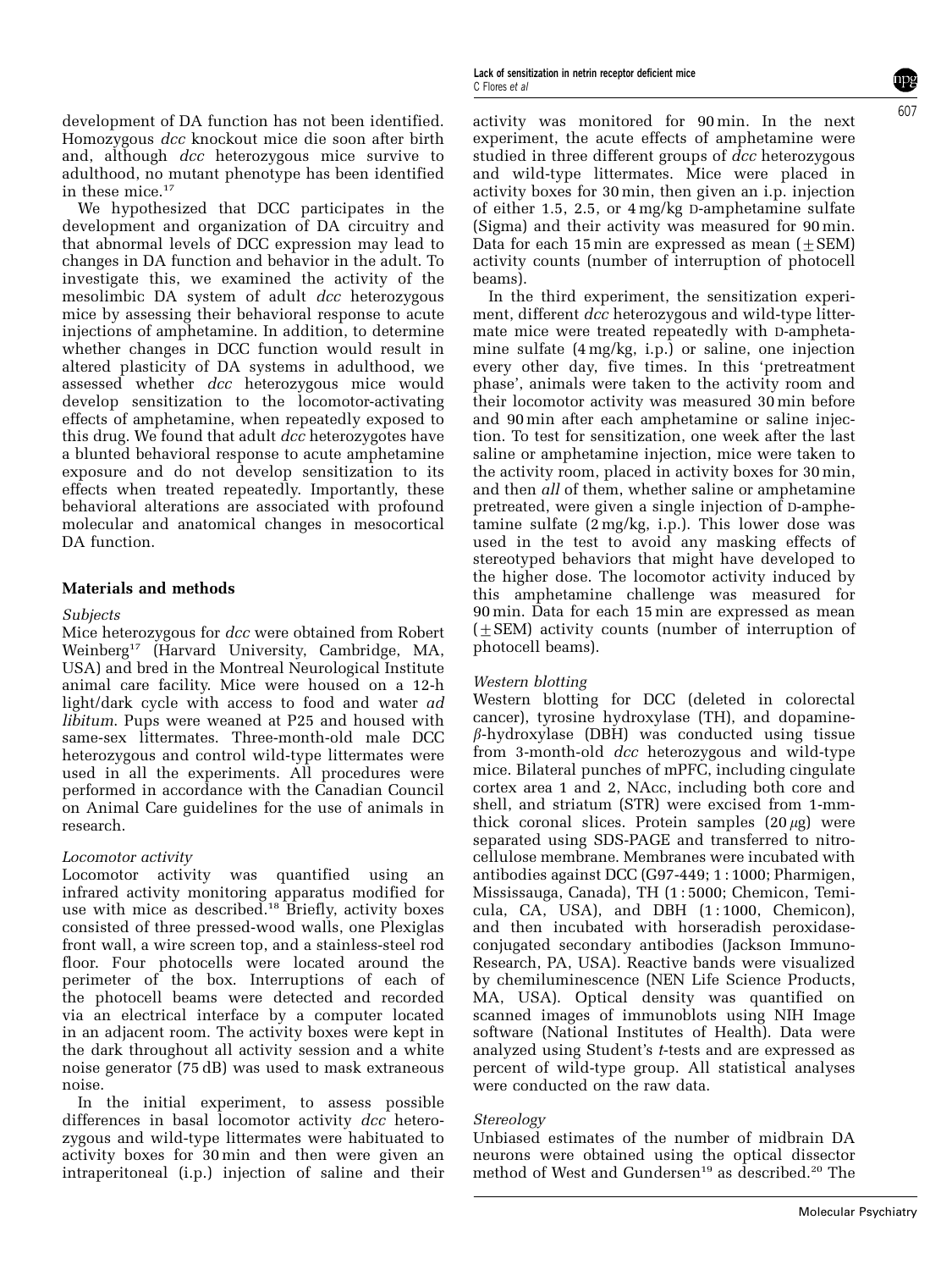entire rostrocaudal extent of the midbrain was examined in TH-stained  $(1:1000,$  Chemicon) 50- $\mu$ m coronal serial sections of 3-month-old dcc heterozygous and wild-type mice. TH cell counts of every third section were conducted at  $\times$  100 magnification using a  $60 \times 60 \mu m$  counting frame. A 10- $\mu$ m dissector was placed  $2 \mu m$  below the surface of the section at counting sites located at  $150 \mu m$  intervals after a random start. Data were analyzed using repeated measures ANOVA.

#### Biochemistry

Bilateral punches of mPFC, NAcc, and STR were excised from 1-mm-thick coronal slices of brains from 3-month-old DCC heterozygous and wild-type mice. Punches were homogenized and centrifuged at 3000 rpm for 15 min at  $4^{\circ}$ C. Pellets were suspended in 0.1 M NaCl and analyzed for protein content. The supernatant was removed and assayed for DA, 3,4-dihydroxyphenylacetic acid (DOPAC) and homovanilic acid (HVA) using HPLC with electrochemical detection.<sup>21</sup> Supernatant was injected into a 15-cm  $C_{18}$ column (Higgins Analytical, Inc.). Compounds were detected and quantified with a coulochem III detector (model 5100A; ESA, Inc.). Concentrations were estimated from peak height by comparison with injection of known amounts of pure standards (Sigma). Data were analyzed using repeated measures ANOVA and Student's t-tests and are expressed as percent of wild-type group. All statistical analyses were conducted on the raw data.

#### Results

#### Blunted behavioral response of adult dcc heterozygotes to a single injection of amphetamine

No difference was detected in basal locomotor activity between  $\text{dcc}$  heterozygotes  $(n = 16)$  and wild-type mice  $(n = 10)$ . Locomotor activity of adult dcc heterozygous mice 30 min before or 90 min after an i.p. injection of saline was similar to that of wild-type type littermates (Figure 1a). In contrast, dcc heterozygotes were significantly less sensitive than wild-type littermate controls to the locomotor-activating effects of acute injections of amphetamine at three different doses, 1.5, 2.5, and 4 mg/kg (Figure 1b). At all doses, dcc heterozygous mice  $(1.5 \text{ mg/kg}, n = 12;$ 2.5 mg/kg  $n = 20$ ; 4 mg/kg  $n = 6$ ) were less active (total activity scores in 90 min) in response to amphetamine than their wild-type littermates  $(1.5 \text{ mg/kg}, n=6;$ 2.5 mg/kg  $n = 15$ ; 4 mg/kg  $n = 6$ ). The magnitude of this difference, however, was small at the 1.5 mg/ kg dose. A two (genotype) by four (dose: saline, 1.5, 2.5, 4 mg/kg) ANOVA revealed significant effects of genotype  $(F_{(1,83)} = 8.3, P = 0.005)$  and dose  $(F_{(3,83)} =$ 41.7,  $\overline{P} = 0.0001$ ). This is the first demonstration of a phenotypic difference between adult dcc heterozygous and wild-type mice.



Figure 1 Behavioral response of adult dcc heterozygous mice to acute injections of amphetamine. (a) Locomotor activity observed 30 min before and 90 min after an i.p. injection of saline did not differ between dcc heterozygous  $(+/-)$  and wild-type  $(+/+)$  mice. (b) Following a 30 min habituation period, the effects of acute exposure to Damphetamine sulfate on locomotor activity were assessed in dcc heterozygous and wild-type mice by comparing three different doses: 1.5, 2.5, and 4 mg/kg. At all doses tested, dcc heterozygous mice were less active (total activity scores) in response to amphetamine than their wild-type littermates; the magnitude of this difference, however, was small at the lowest amphetamine dose.

#### Adult dcc heterozygotes do not develop sensitization to the effects of amphetamine following repeated exposure

To assess whether dcc heterozygous mice would develop sensitization to the locomotor-activating effects of amphetamine, we treated new groups of dcc heterozygotes and wild-type littermates with five injections of amphetamine (4 mg/kg, i.p.) or saline, one injection every other day. In this 'pretreatment phase', the locomotor activity of both dcc heterozygous ( $n = 6$ ) and wild-type mice ( $n = 6$ ) increased in response to each amphetamine injection when compared to saline injections (wild-type  $n = 6$ ; heterozygous  $n = 4$ ). However, as was observed in the acute study (Figure 2), amphetamine-induced locomotor activity was significantly reduced in dcc heterozygotes in comparison to wild-type mice (data not shown). At 1 week after the last 'pretreatment' injection, a test for sensitization was conducted. In this test, all animals, whether pre-exposed to amphetamine or saline, were given an injection of amphetamine (2 mg/kg) and their locomotor activity was measured. As expected, wild-type mice previously exposed to amphetamine showed a robust sensitized response; their locomotor activity in response to the amphetamine challenge was significantly greater than that of mice given amphetamine for the first time in this test (saline-pretreated mice). These data were analyzed with a two (treatment) by six (time) ANOVA (main effect of time  $F_{(5,50)} = 11.4$ ,  $P = 0.0001$ ; treatment by time interaction  $F_{(5,50)} = 3$ ,  $P = 0.02$ ). In contrast, dcc heterozygous mice that had received amphetamine in the pretreatment phase did not show sensitization; their behavioral response to the amphetamine challenge did not differ from that observed in saline-pretreated mice (Figure 2; main effect of time  $F_{(5,40)} = 4.2$ ,  $P = 0.003$ ; treatment by time interaction

Lack of sensitization in netrin receptor deficient mice C Flores et al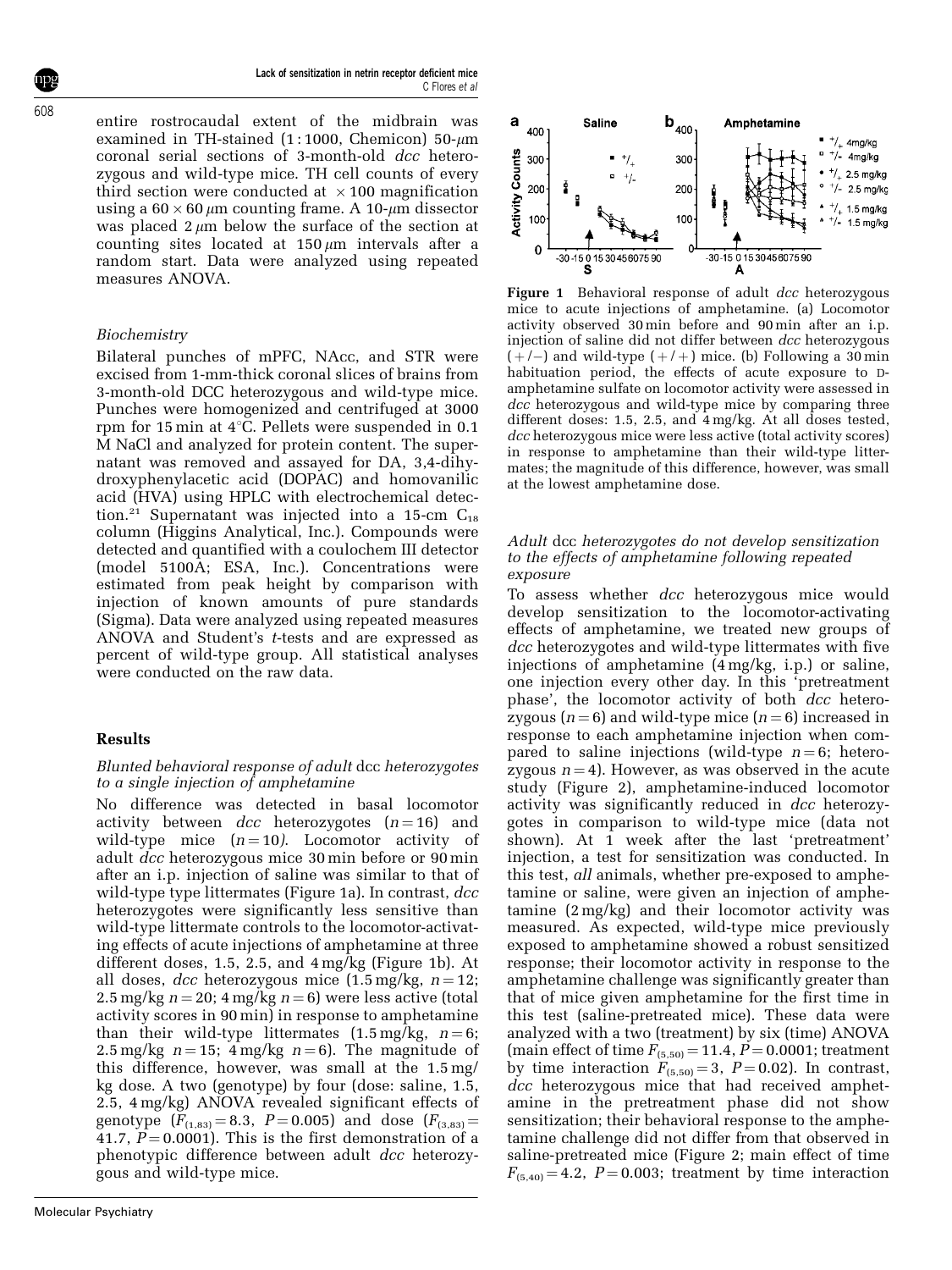Lack of sensitization in netrin receptor deficient mice C Flores et al



Figure 2 Behavioral response of adult dcc heterozygous mice to repeated amphetamine exposure. Groups of mice previously treated with saline or D-amphetamine sulfate (i.p., 4 mg/kg; once every other day, five times) were tested for sensitization 1 week after the last 'pretreatment' injection. During this sensitization test all mice, whether pretreated with amphetamine or saline, received an amphetamine injection (i.p. 2 mg/kg). Wild-type mice showed a sensitized response to amphetamine; wild-type mice preexposed to amphetamine showed greater activity than those exposed to amphetamine for the first time. In contrast, dcc heterozygous mice previously exposed to amphetamine did not show a sensitized response; their locomotor activity in response to amphetamine challenge was not different from mice pre-exposed to saline. \*Wild-type amphetamine pretreated group significantly different from all the other groups.

 $F_{(5,40)} = 2$ , P = 0.08). A one-way ANOVA revealed that 15 min after the amphetamine challenge, the locomotor activity exhibited by wild-type amphetaminepretreated mice was significantly different from all the other groups  $(F_{(3,18)} = 3.8, P = 0.02)$ .

#### Adult dcc heterozygotes have fewer midbrain TH-positive neurons, but exhibit increased TH protein expression in the mPFC

To determine whether the behavioral differences between *dcc* heterozygous and wild-type mice were accompanied by alterations in DA function, we examined the expression of DCC and TH, the ratelimiting enzyme for the synthesis of DA and norepinephrine, in samples of tissue from DA terminal regions of adult  $\bar{d}cc$  heterozygous (n = 4) and wildtype littermate mice  $(n=4)$ . Immunoblot analysis of samples of mPFC identified a  $\sim$  70% decrease in the amount of DCC protein in *dcc* heterozygotes, but a  $\sim$  50% increase in TH (Figure 3a; DCC: Student's t-test:  $t_6 = 5.4$ ,  $P = 0.05$ ; TH:  $t_6 = 5.7$ ,  $P = 0.05$ ). As the mPFC receives both DA and noradrenergic innervation, we determined whether the increase in mPFC TH expression corresponded to changes in TH in DA or noradrenergic terminals. Thus, we assessed mPFC expression of DBH, the enzyme that converts DA to norepinephrine. We found that DBH in mPFC of dcc heterozygous mice was, if changed at all, decreased, indicating that the increases in mPFC TH reflects changes in DA terminals ( $t_6 = 3$ ,  $P = 0.13$ ). Although



Figure 3 Altered levels of DCC and TH protein levels in adult dcc heterozygous mice. (a) Western blot analysis revealed significantly decreased mPFC DCC expression in heterozygous  $(+/-)$  mice in comparison to wild-type  $(+/+)$  group and significantly *increased* TH expression. DBH expression was not significantly affected. (b) DCC expression in NAcc and STR was significantly reduced in  $\overline{dcc}$  heterozygous mice, but TH was not changed. Representative examples of Western blot analysis are shown below the graphs. (c) Unbiased estimates of TH-positive neurons in VTA and SNc revealed significant decreases in number of DA neurons in dcc heterozygous mice.

DCC protein levels were decreased by  $\sim$  80% in NAcc and by  $\sim$  40% in STR of dcc heterozygotes compared to wild type  $(t_6 = 42, P = 0.001; t_6 = 5.4, P = 0.05)$ , TH expression in these two regions did not differ from that found in brains of wild-type mice (Figure 3b).

Stereological analysis of the number of TH-positive cells in ventral tegmental area (VTA) and substantia nigra compacta (SNc) indicated that adult dcc heterozygous mice had  $\sim$  20% fewer midbrain THpositive cells than wild-type mice (Figure 3c; genotype effect:  $F_{(1,6)} = 36$ ,  $P = 0.001$ ;  $n = 4$  per group).

### Increased TH levels in prefrontal cortex of dcc heterozygous mice are associated with dramatic increases in prefrontal cortex dopamine activity Measurement of basal tissue concentrations of DA

and its metabolites, DOPAC and HVA, in medial prefrontal cortex (mPFC) of adult *dcc* heterozygous and wild-type mice, identified a  $\sim$  200% increase in 609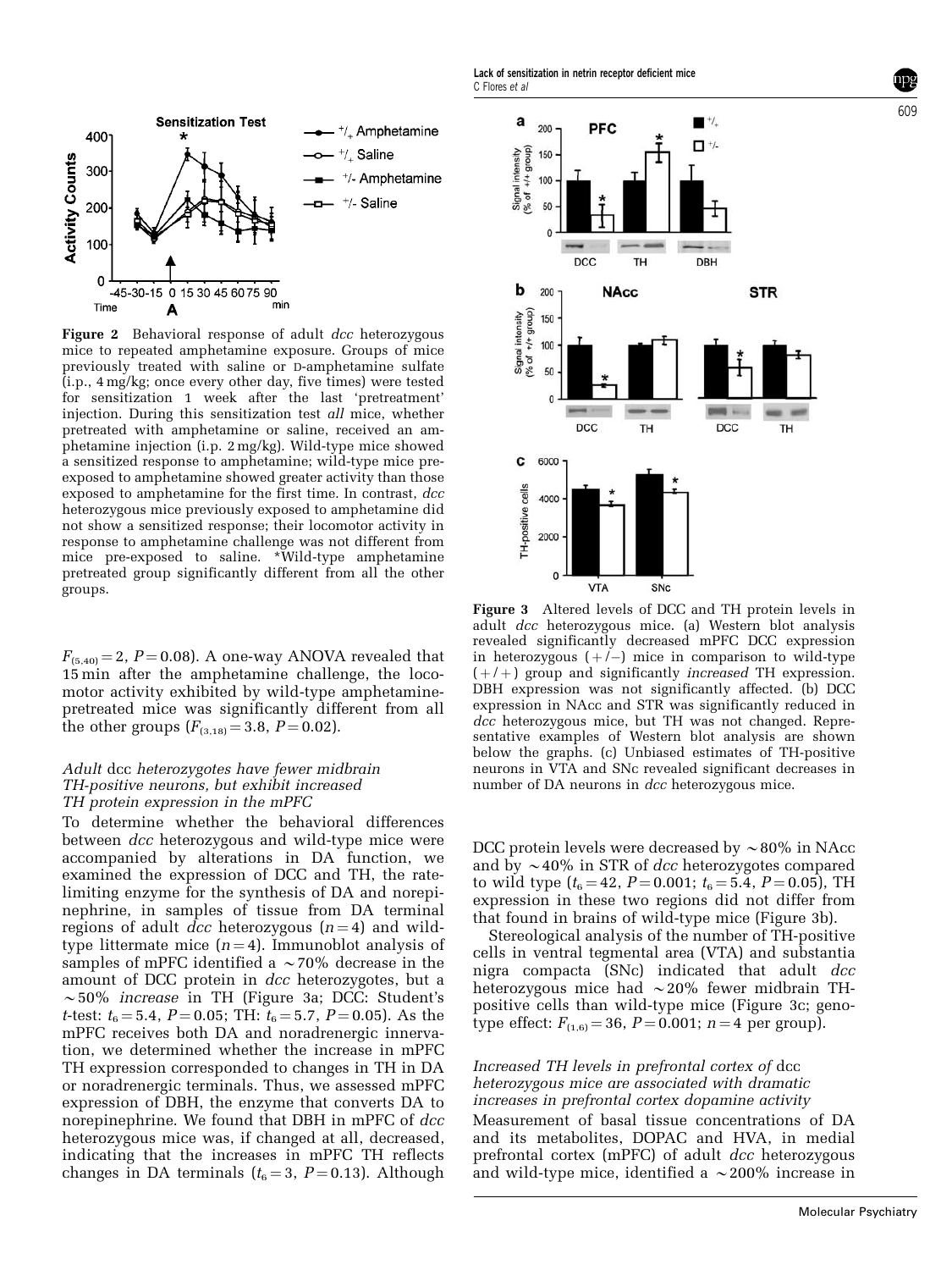

Figure 4 Alterations in basal concentrations of DA and DA metabolites in adult dcc heterozygous mice. HPLC analysis revealed significant increases in mPFC concentrations of DA, DOPAC, and HVA in dcc heterozygous mice  $(+/-)$  in comparison to wild-type  $(+/+)$  group. NAcc DOPAC and  $HVA$  concentrations were decreased in  $doc$  heterozygous mice. No significant changes were observed in STR.

DA (P = 0.01), a  $\sim$  200% increase DOPAC (P = 0.003). and a  $\sim$  50% increase in HVA (P = 0.001) in dcc heterozygotes (Figure 4; genotype by metabolite interaction:  $F_{(2,16)} = 5.4$ ,  $P = 0.01$ ). Remarkably, these increases were accompanied by a decrease in basal concentrations of DOPAC ( $t<sub>9</sub> = 6.3$ ;  $P = 0.03$ ) and HVA  $(t<sub>9</sub>=4.6; P=0.06)$  in NAcc. DA concentrations in NAcc and STR did not differ between dcc heterozygous and wild-type mice  $(p>0.05; n = 5-6$  per group).

#### **Discussion**

The findings reported indicate that adult dcc heterozygous mice are significantly less sensitive to the behavioral-activating effects of acute amphetamine than wild-type mice. This is the first identification of a *dcc* haplo-insufficient phenotype in the adult. Locomotor activity before or following an acute injection of saline did not differ between the two groups. Thus, the differential response to amphetamine does not result from alterations in basal activity levels. As the acute effects of amphetamine on locomotor activity are largely mediated by amphetamine-induced DA release in the Nacc, $22-24$  it is possible to speculate that the blunted response to amphetamine observed in dcc heterozygotes results from decreased mesoaccumbens DA transmission.

Several lines of evidence indicate that DA neurons that project to the NAcc (mesolimbic) have anatomical and functional characteristics that are distinct from those that project to the mPFC (mesocortical).<sup>25-28</sup> Furthermore, mPFC DA activity has been shown to attenuate mesolimbic DA release.<sup>29,30</sup> In the present study, we show that in adult *dcc* heterozygous mice there is a selective increase in basal TH levels in the mPFC, without a corresponding increase in DBH levels. The increase in TH, therefore, reflects changes in DA and not noradrenergic terminals. During postnatal development, the DA system shows a progressive ingrowth of fibers into the mPFC that continues until early adulthood. Furthermore, mPFC DA innervation has the capacity for significant

Molecular Psychiatry

structural plasticity during postnatal life following brain lesions in neonates.<sup>31</sup> Although further studies are needed, one can speculate that increased TH expression in the mPFC of *dcc* heterozygous mice results from increased DA fiber ingrowth in this region. This idea is supported by our finding that increased TH in the mPFC is not associated with an increase in midbrain DA cell number.

Increased TH expression in the mPFC observed in dcc heterozygotes suggests greater DA activity within this region that, in turn, may attenuate NAcc DA transmission.32,33 This attenuation would be predicted to reduce the behavioral response to acute amphetamine. Indeed, when we measured basal tissue concentrations of DA and its metabolites in adult *dcc* and wild-type mice, we found a dramatic increase in DA, DOPAC and HVA concentrations in the mPFC of dcc heterozygotes. Although, the basal DA concentration in NAcc of dcc heterozygotes was unchanged, concentrations of DOPAC and HVA were reduced, indicating decreased DA metabolism within this region.

Since decreased sensitivity to the acute effects of amphetamine does not in itself prevent the development of sensitized responding when animals are exposed repeatedly to this drug,<sup>34</sup> we investigated the sensitizing effects of amphetamine in adult dcc heterozygous and wild-type mice. During the 'pretreatment phase' of the sensitization experiment, locomotor activity of both *dcc* heterozygous and wild-type mice was increased by amphetamine when compared to saline, but, as in the acute study, this response was significantly reduced in dcc heterozygotes. However, on the test day, when both saline and amphetamine pretreated animals received amphetamine, dcc heterozygous mice failed to show behavioral sensitization. These findings suggest that reduced levels of DCC throughout life protect against the long-lasting consequences of repeated amphetamine exposure.

Although, the mechanisms underlying the lack of sensitization to the effects of amphetamine observed in dcc heterozygous mice remain to be elucidated, it is likely that the robust increase in mPFC DA function observed in these mice contributes to this effect. It has been shown that repeated exposure to stimulants results in blunted DA release in mPFC in response to drugs or stress.<sup>35,36</sup> Importantly, decreased mPFC DA response following repeated drug treatment has been demonstrated to contribute to the expression of sensitized DA release in the Nacc. $37,38$  Thus, it is likely that enhanced mesocortical DA transmission in adult dcc heterozygous mice protects against sensitized function of mesolimbic DA neurons and, in turn, prevents sensitized behavioral responding. Future studies should be aimed at addressing this possibility and at assessing whether other brain regions and other neurotransmitters are implicated.

As mentioned in the introduction, individual differences in sensitivity to the behavioral and DA effects of stimulants have been demonstrated in both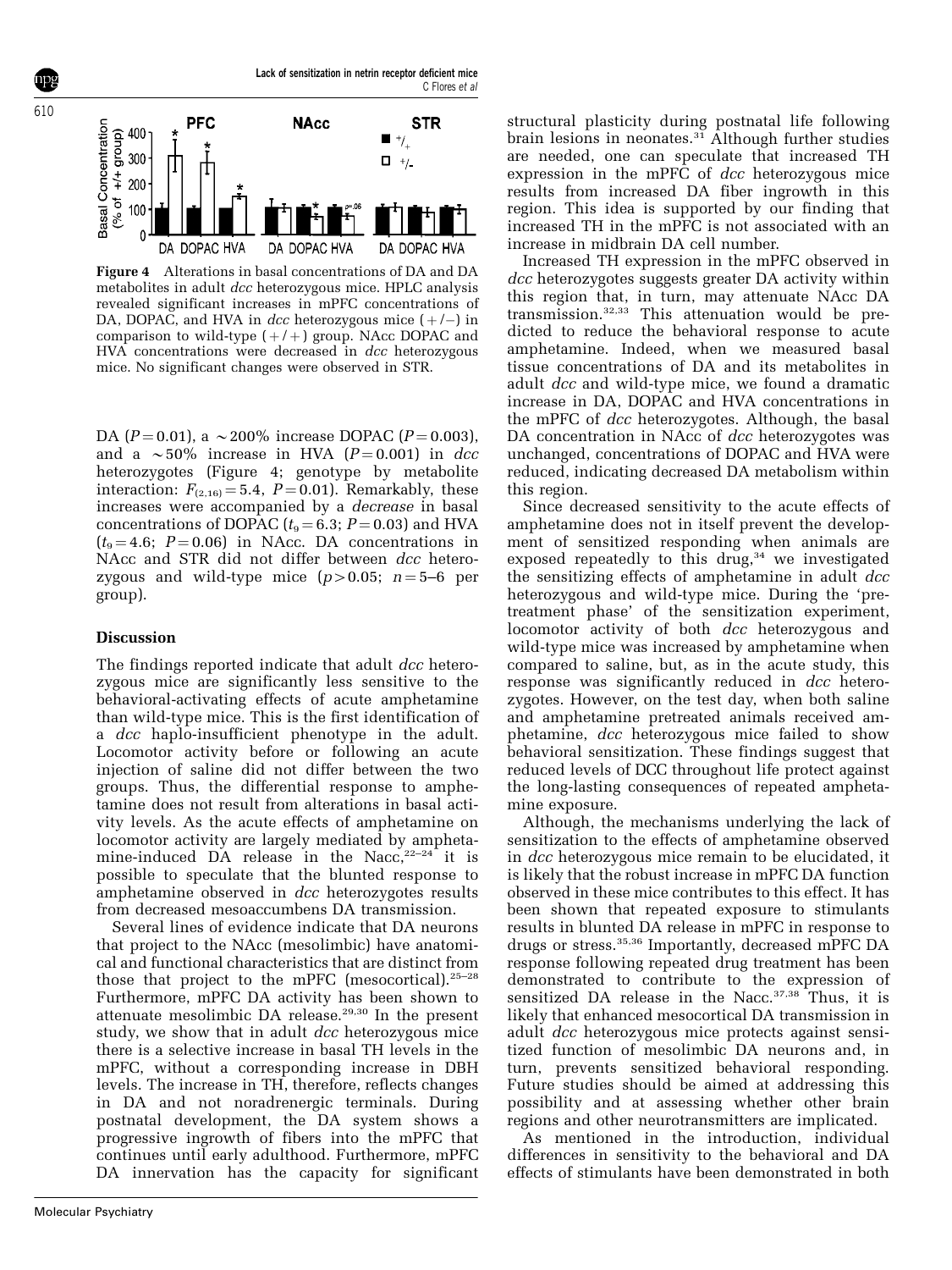humans and laboratory animals. Interestingly, sensitized function of the mesolimbic DA systems is observed in schizophrenia and appears to contribute to psychotic symptoms. Acute exposure to amphetamine in schizophrenic patients evokes or exacerbates positive symptoms at doses that do not induce psychosis in healthy control subjects.<sup>7,39</sup> Furthermore, imaging studies show that a considerable number of nonmedicated schizophrenic patients exhibit a marked elevation of acute amphetamineinduced striatal DA release in comparison to healthy volunteers; this response correlates significantly with the emergence or worsening of psychotic symptoms (for a review see Laurelle<sup>8</sup>). One might speculate, therefore, that decreased DCC function during development could protect against the development of DA dysfunction observed in schizophrenia and in other psychiatric disorders.<sup>40</sup> In this context, it is important to note that in schizophrenia there is a reduction in the density of DA innervation in the mPFC.<sup>41</sup>

In summary, we find that adult  $\text{d}cc$  heterozygous mice have a blunted behavioral response to acute exposure to the stimulant drug amphetamine and do not develop sensitization to its effects. These behavioral alterations appear to result from molecular and anatomical changes in the mesocortical DA system. Although, adult dcc heterozygous mice have a slightly reduced number of DA neurons in VTA and SNc, they exhibit a selective increase in TH protein levels in mPFC accompanied by an increase in mPFC DA and a decrease in DA metabolism in NAcc. Thus, reduced amounts of DCC during development significantly augment mPFC DA function in adulthood. Enhanced DA function in the mPFC could account for the reduced behavioral response to amphetamine and produce a phenotype less vulnerable to the development of sensitized responses of the mesolimbic DA system to stimulant drugs. Taken together, these findings indicate that DCC is involved in the organization and function of DA circuitry and that decreased levels of DCC during development produce alterations opposite to those seen in schizophrenic patients or following chronic use of stimulant drugs.

#### Acknowledgements

This work was supported by the Canadian Institutes of Health Research (AFS, CF, JS, TEK), the Parkinson's Society of Canada (AFS), and the Natural Science and Engineering Research Council of Canada (CF).

#### References

- 1 Kalivas PW, Stewart J. Dopamine transmission in the initiation and expression of drug- and stress-induced sensitization of motor activity. Brain Res Brain Res Rev 1991; 16: 223–244.
- 2 Robinson TE, Berridge KC. The psychology and neurobiology of addiction: an incentive-sensitization view. Addiction 2000; 95: S91–S117.
- 3 de Wit H. Individual differences in acute effects of drugs in humans: their relevance to risk for abuse. NIDA Res Monogr 1998; 169: 176–187.
- 4 Piazza PV, Deroche V, Rouge-Pont F, Le Moal M. Behavioral and biological factors associated with individual vulnerability to psychostimulant abuse. NIDA Res Monogr 1998; 169: 105–133.
- 5 Lipska BK, Weinberger DR. To model a psychiatric disorder in animals: schizophrenia as a reality test. Neuropsychopharmacology 2000; 23: 223–239.
- 6 Lieberman JA, Sheitman BB, Kinon BJ. Neurochemical sensitization in the pathophysiology of schizophrenia: deficits and dysfunction in neuronal regulation and plasticity. Neuropsychopharmacology 1997; 17: 205–229.
- 7 Yui K, Goto K, Ikemoto S, Ishiguro T, Angrist B, Duncan GE et al. Neurobiological basis of relapse prediction in stimulant-induced psychosis and schizophrenia: the role of sensitization. Mol Psychiatry 1999; 4: 512–523.
- 8 Laruelle M. The role of endogenous sensitization in the pathophysiology of schizophrenia: implications from recent brain imaging studies. Brain Res Brain Res Rev 2000; 31: 371–384.
- 9 Ventura R, Alcaro A, Cabib S, Conversi D, Mandolesi L, Puglisi-Allegra S. Dopamine in the medial prefrontal cortex controls genotype-dependent effects of amphetamine on mesoaccumbens dopamine release and locomotion. Neuropsychopharmacology 2004; 29: 72–80.
- 10 Lewis DA, Levitt P. Schizophrenia as a disorder of neurodevelopment. Annu Rev Neurosci 2002; 25: 409–432.
- 11 Boksa P. Animal models of obstetric complications in relation to schizophrenia. Brain Res Rev 2004; 45: 1–17.
- 12 Marcotte ER, Pearson D, Srivastava LK. Animal models of schizophrenia: a critical review. J Psychiatry Neurosci 2001; 26: 395–410.
- 13 Dickson B. Molecular mechanisms of axon guidance. Science 2002; 298: 1959–1964.
- 14 Manitt C, Kennedy TE. Where the rubber meets the road: netrin expression and function in developing and adult nervous systems. Prog Brain Res 2002; 137: 425–442.
- 15 Livesey FJ, Hunt SP. Netrin and netrin receptor expression in the embryonic mammalian nervous system suggests roles in retinal, striatal, nigral, and cerebellar development. Mol Cell Neurosci 1997; 8: 417–429.
- 16 Volenec A, Zetterstrom TS, Flanigan TP. 6-OHDA denervation substantially decreases DCC mRNA levels in rat substantia nigra compacta. Neuroreport 1998; 9: 3553–3556.
- 17 Fazeli A, Dickinson SL, Hermiston ML, Tighe RV, Steen RG, Small CG et al. Phenotype of mice lacking functional Deleted in colorectal cancer (Dcc) gene. Nature 1997; 386: 796–804.
- 18 Flores C, Samaha AN, Stewart J. Requirement of endogenous basic fibroblast growth factor for sensitization to amphetamine. J Neurosci 2000; 20: RC55.
- 19 West MJ, Gundersen HJ. Unbiased stereological estimation of the number of neurons in the human hippocampus. J Comp Neurol 1990; 296: 1–22.
- 20 van den Munckhof P, Luk KC, Ste-Marie L, Montgomery J, Blanchet PJ, Sadikot AF et al. Pitx3 is required for motor activity and for survival of a subset of midbrain dopaminergic neurons. Development 2003; 130: 2535–2542.
- 21 Moroz IA, Rajabi H, Rodaros D, Stewart J. Effects of sex and hormonal status on astrocytic basic fibroblast grwoth factor-2 and tyrosine hydroxylase immunoreactivity after medial forebrain bundle 6-hydroxydopamine lesions of the midbrain dopamine neurons. Neuroscience 2003; 118: 463–476.
- 22 Vezina P. Amphetamine injected into the ventral tegmental area sensitizes the nucleus accumbens dopaminergic response to systemic amphetamine: an in vivo microdialysis study in the rat. Brain Res 1993; 605: 332–337.
- 23 Cador M, Bjijou Y, Stinus L. Evidence of a complete independence of the neurobiological substrates for the induction and expression of behavioral sensitization to amphetamine. Neuroscience 1995; 65: 385–395.
- 24 Vezina P. D1 dopamine receptor activation is necessary for the induction of sensitization by amphetamine in the ventral tegmental area. J Neurosci 1996; 16: 2411–2420.
- 25 Le Moal M, Simon H. Mesocorticolimbic dopaminergic network: functional and regulatory roles. Physiol Rev 1991; 71: 155–234.
- Knable MB, Weinberger DR. Dopamine, the prefrontal cortex and schizophrenia. J Psychopharmacol 1997; 11: 123–131.

611